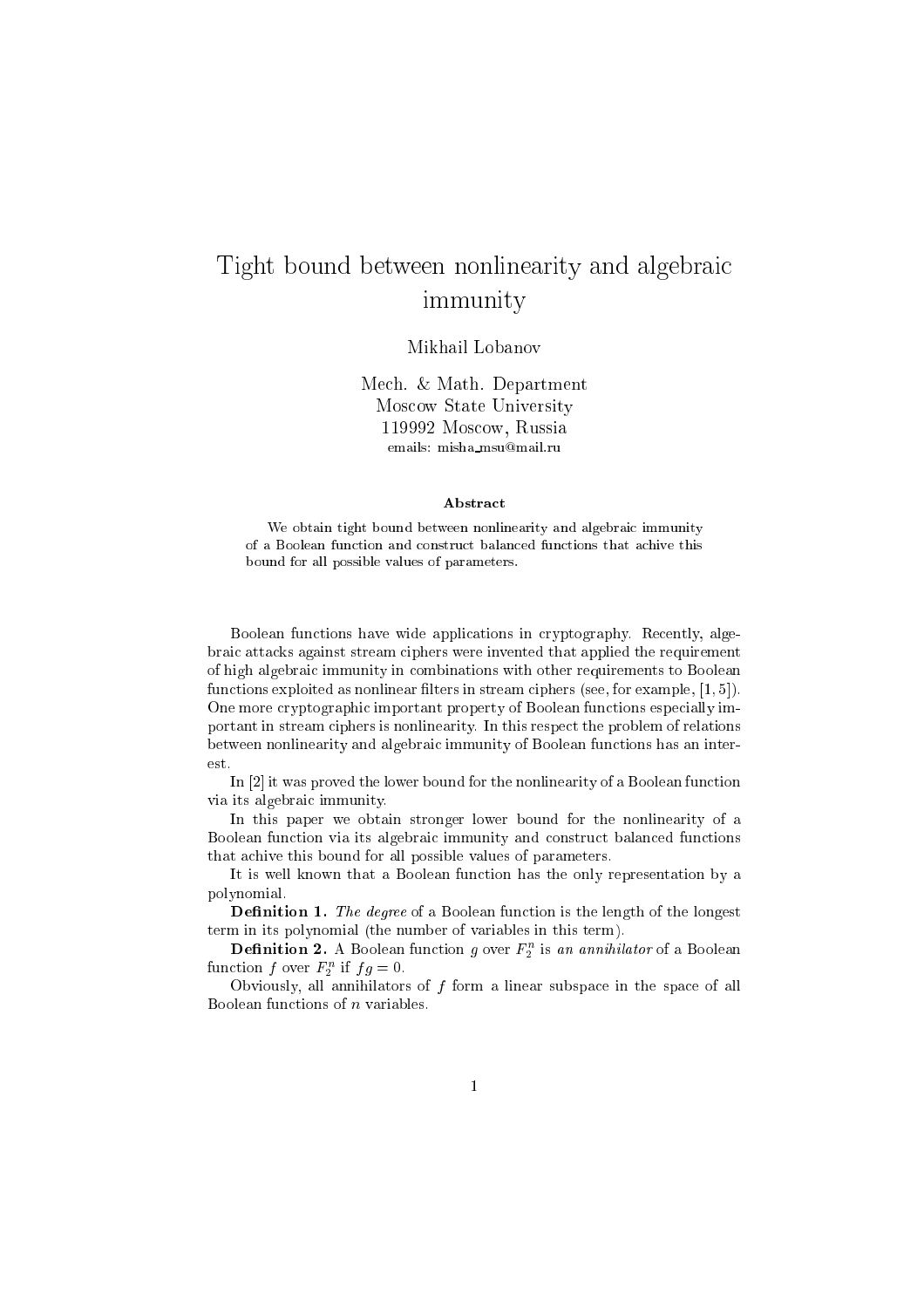**Definition 3.** The algebraic immunity  $AI(F)$  of a Boolean function f over  $r_2$  is the degree of the Boolean function  $g$  over  $r_2$  where  $g$  is nonzero Boolean function of minimum degree such that  $fg = 0$  or  $(f + 1)g = 0$ .

It is known [1, 5] that for any f over  $F_2^*$  the inequality  $AI(J) \leq |\frac{1}{2}|$  holds. **Definition 4.** The weight  $wt(x)$  of a vector x in  $F_2^n$  is the number of ones in x.

**Definition 5.** The distance between Boolean functions  $f_1$  and  $f_2$  is defined as  $a(j_1, j_2) = |x \in F_2 | j_1(x) \neq j_2(x)$ .

**Definition 6.** The nonumearity  $m(j)$  of a Boolean function fover  $F_2$  is l,  $deg(l)$  < 1

**Definition** *i*. For any vector  $u \in F_2$  the value

$$
W_f(u) = \sum_{x \in F_2^n} (-1)^{f(x) + \langle u, x \rangle}
$$

is called the Walsh coefficient of  $f$  at  $u$ .

The nonlinearity is expressed via Walsh coefficients by the next formula:

$$
nl(f) = 2^{n-1} - \frac{1}{2} \max_{u \in F_2^n} |W_f(u)|.
$$

In [2] it was proved that if  $nl(f) < \sum_{i=0}^{d} {n \choose i}$  $\sim$ then  $\mathbf{f}$  ,  $\mathbf{f}$  ,  $\mathbf{f}$  ,  $\mathbf{f}$  ,  $\mathbf{f}$  ,  $\mathbf{f}$  ,  $\mathbf{f}$  ,  $\mathbf{f}$  ,  $\mathbf{f}$  ,  $\mathbf{f}$  ,  $\mathbf{f}$  ,  $\mathbf{f}$  ,  $\mathbf{f}$  ,  $\mathbf{f}$  ,  $\mathbf{f}$  ,  $\mathbf{f}$  ,  $\mathbf{f}$  ,  $\mathbf{f}$  ,  $\mathbf{f}$  ,  $\mathbf{f}$ equivalent to the lower bound of nonlinearity

$$
nl(f) \geq \sum_{i=0}^{AI(f)-2} \binom{n}{i}
$$

**Definition 8.** A Boolean function  $f(x_1, \ldots, x_n)$  is called self-dual if  $f(x_1 +$  $1, x_2 + 1, \ldots, x_n + 1) = f(x_1, \ldots, x_n) + 1.$ 

It is easy to see that if  $f$  is self-dual then the fact that  $f$  has not a nonzero annihilator of degree less than k follows that  $f + 1$  has not a nonzero annihilator of degree less than  $k$  too. Therefore the minimum degrees of nonzero annihilators of functions  $f$  and  $f+1$  are the same. Thus, for the finding of algebraic immunity of a self-dual function  $f$  it is sufficient to consider only annihilators of the function  $f$ .

**Lemma 1.** Any annihilator  $g(x_1, \ldots, x_n)$  of the function  $l(x_1, \ldots, x_n)$ ,  $deg(l) = 1$ , can be represented in the form

$$
g(x_1, \ldots, x_n) = f(x_1, \ldots, x_n) (l(x_1, \ldots, x_n) + 1)
$$

where  $\deg(f) = \deg(g) - 1$ .

**Proof.** Because of affine equivalence without loss of generality it is possible to assume  $l = x_1 + 1$ .

Consider the representation of  $g(x_1, \ldots, x_n)$  in the polynomial form. Since all annihilators of a function form a linear space, after the cancellation of all terms that contain  $x_1$  we must obtain the function  $g_1(x_2,...,x_n)$  such that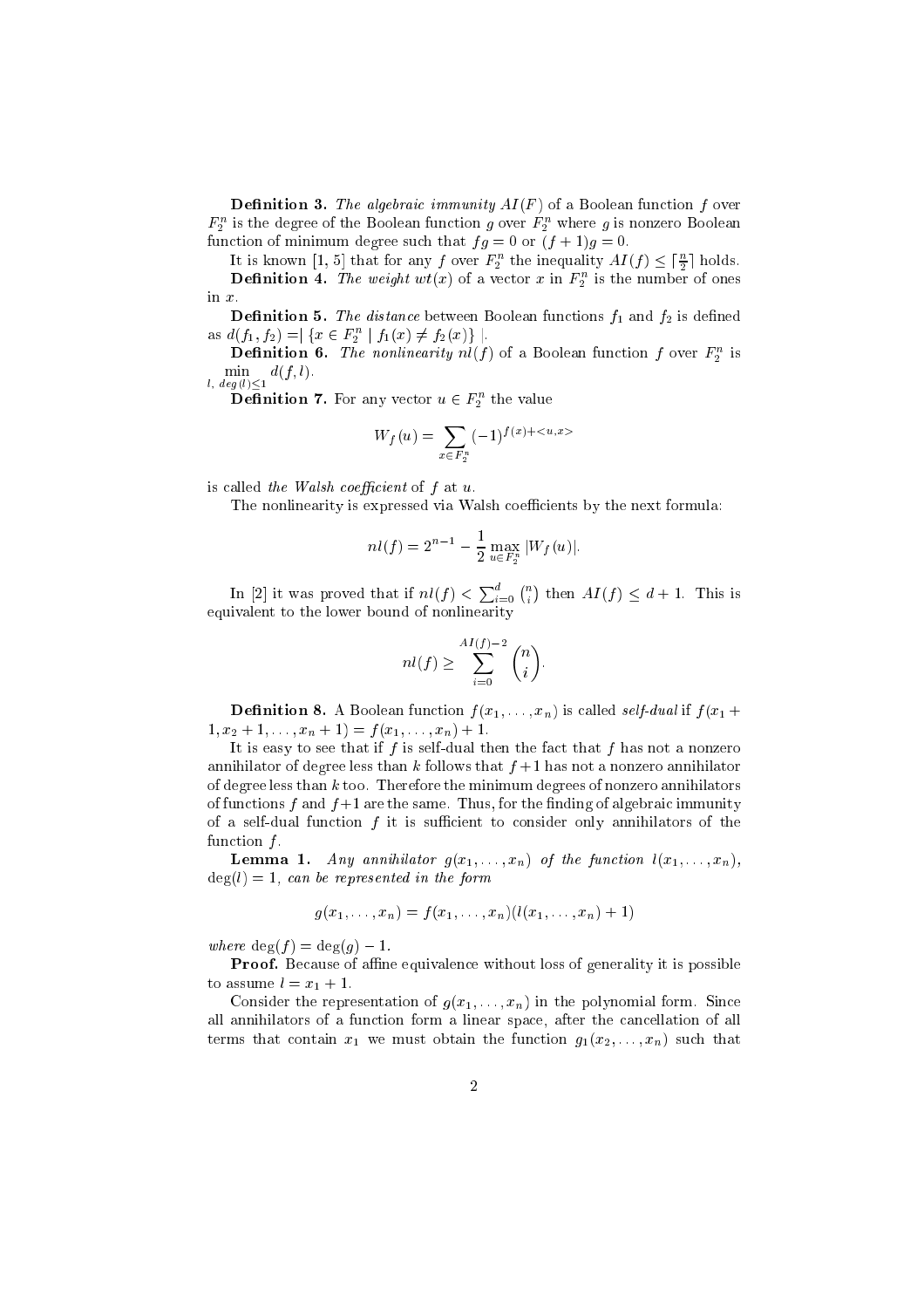$g_1 l = g_1(x_1 + 1) = 0$ . Since  $g_1$  does not depend on  $x_1$  we have  $g_1 = 0$ . Hence, any term of  $g$  contains  $x_1$ , then

$$
g(x_1, \ldots, x_n) = x_1 f(x_1, \ldots, x_n) = (l+1)f
$$

where  $\deg(f) = \deg(g) - 1$ .

**Lemma 2.** Let  $l(x_1, \ldots, x_n)$  be a Boolean function,  $deg(l) = 1$ . Then dimension  $\sum_{i=0}^{t-1} \binom{n-1}{i}$ .  $\sim$ 

**Proof.** Because of an affine equivalence, it is possible to assume  $l = x_1 + 1$ . Consider an arbitrary annihilator  $g(x_1, \ldots, x_n)$  of the function  $l(x_1, \ldots, x_n)$ such that  $deg(g) < t$ . Consider the representation of  $g(x_1, \ldots, x_n)$  in the polynomial form. Since all annihilators of a function form a linear space, after the cancellation of all terms that contain  $x_1$  we must obtain the function  $g_1(x_2,\ldots,x_n)$ such that  $g_1 l = g_1(x_1 + 1) = 0$ . Since  $g_1$  does not depend on  $x_1$  we have  $g_1 = 0$ . Hence, any term of  $g$  contains  $x_1$ , then

$$
g(x_1,\ldots,x_n)=x_1f(x_2,\ldots,x_n)
$$

where  $\deg(f) < t - 1$ .

In addition, any function  $g(x_1, \ldots, x_n) = x_1 f(x_2, \ldots, x_n)$ , where  $f(x_2,...,x_n)$  is an arbitrary Boolean function of  $n-1$  variables and of degree at most  $t-1$ , is an annihilator of l of degree at most t. It follows the statement of Lemma.  $\Box$ 

Remark. The proof of the next lemma it is possible to find in [4] but we give it here be
ause of its simpli
ity.

**Lemma 5.** If f is a Boolean function over  $F_2$  and  $AI(j) > k$ , then

$$
\sum_{i=0}^{k} \binom{n}{i} \le wt(f) \le \sum_{i=0}^{n-k-1} \binom{n}{i}.
$$

**Proof.** We look for an annihilator of the function  $f$  by the method of indeterminate coefficients:

$$
g = a_0 + \sum_{i=1}^n a_i x_i + \sum_{1 \leq i < j \leq n} a_{ij} x_i x_j + \dots + \sum_{1 \leq i_1 \leq \dots \leq i_k \leq n} a_{i_1 \dots i_k} x_{i_1} \dots x_{i_k},
$$

 $deg(g) \leq k$ .

The function q is an annihilator of f if and only if  $f(x) = 1$  follows  $g(x) = 0$ . Then in order to provide  $AI(f) > k$ , it is necessary that obtained homogeneous system of linear equations on  $a_0, a_1, a_2, \ldots$  has the only zero solution. For this it is ne
essary that the number of unknowns does not ex
eed the number of equations. The number of equations is  $wt(f)$  whereas the number of unknowns is  $\sum_{i=0}^{\kappa} \binom{n}{i}$ . Hen
e, the left inequality is proved. Applying the same reasoning to  $f + 1$  we obtain the right inequality.  $\Box$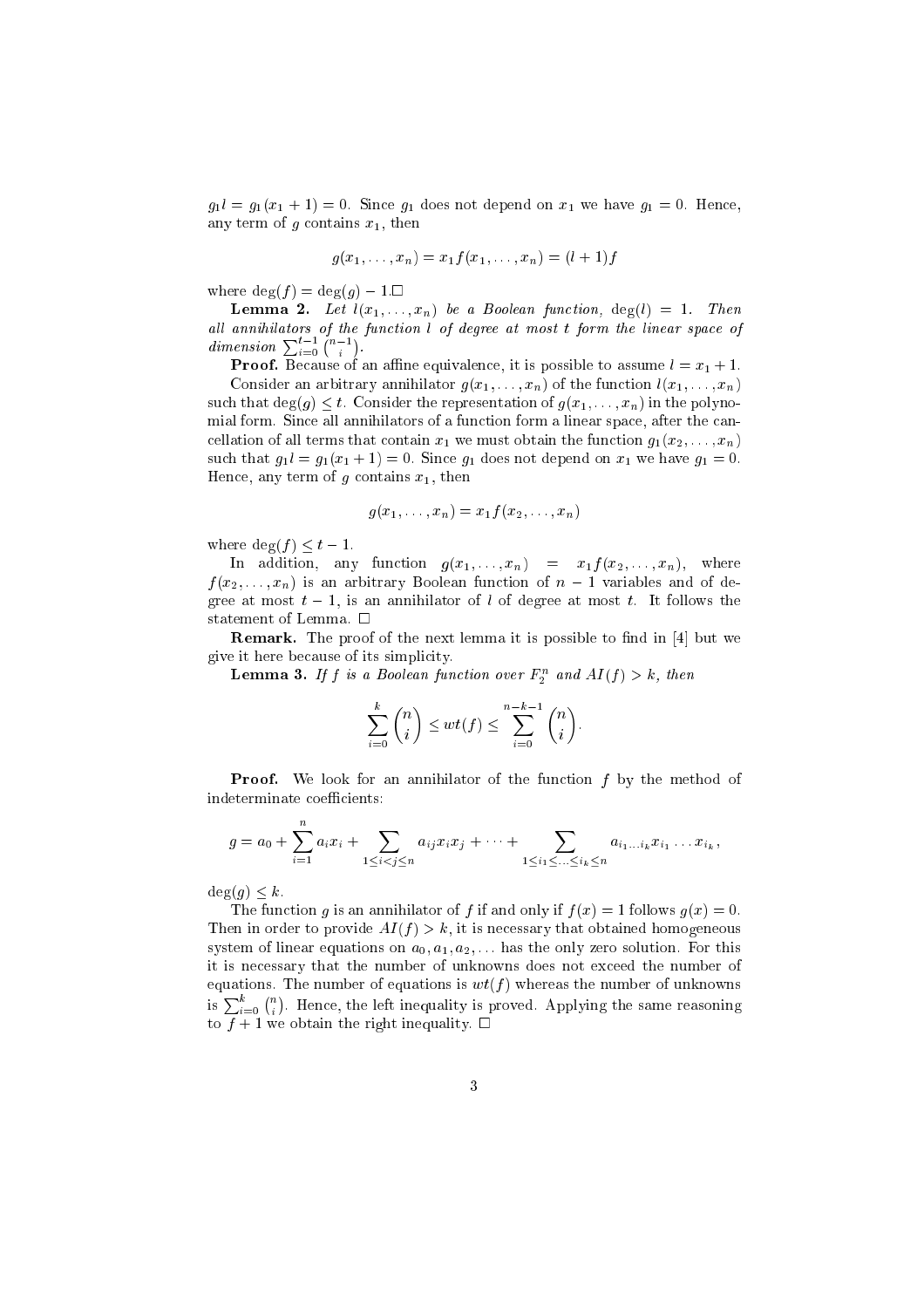**Theorem 1.** Let  $f(x_1, \ldots, x_n)$  be a Boolean function over  $F_2$  and  $A1(f)$ k. Then

$$
nl(f) \ge 2^{n-1} - \sum_{i=k-1}^{n-k} \binom{n-1}{i} = 2 \sum_{i=0}^{k-2} \binom{n-1}{i}.
$$
 (1)

**Proof.** For  $k = 1$  our bound gives  $nl(f) \geq 0$ . Assume  $k \geq 2$ .

Represent the nonlinearity of the function f in the form  $m(j) = 2^{n-2} - \frac{1}{2}$ where  $\alpha$  integrating  $\mathbf{r}_i$  is  $\mathbf{w}_j$ .

If  $\max_{u \in F_n} |W_f(u)|$  is achieved at zero vector, then f or  $f + 1$  has the weight  $\frac{2^{n}-\alpha}{2}$ . Then in accordance with Lemma 3 we have

$$
\frac{2^n - \alpha}{2} \ge \sum_{i=0}^{k-1} \binom{n}{i}.
$$

Therefore,  $\alpha \leq \sum_{i=k}^{n-\kappa}$  $\binom{n}{i}$  $\sim$  $\leq 2\sum_{i=k-1}^{n-\kappa}$  $\binom{n-1}{i}$ . . . From here we obtain the required  $\sim$ bound on the nonlinearity.

If  $\max_{u \in F_{\sigma}^{n}} |W_{f}(u)|$  is not achieved at zero vector, then there exists the function  $l(x_1, \ldots, x_n)$ , deg(l) = 1, such that  $d(f, l) = \frac{2^n - \alpha}{2}$ . The functions f and l have the same values at  $\frac{2^n + \alpha}{2}$  vectors. Suppose that among these there exist example the tors x where exists examine the structure of the structure exist examine the structure  $2^{n-1} - w\iota(f) - \frac{1}{2} + \rho$  vectors where  $f = 0$  and  $i = 1$ .

Then

$$
wt(f(l+1)) = wt(f) - \beta \tag{2}
$$

and

 $\overline{\phantom{a}}$ 

$$
wt((f+1)l) = 2^{n-1} - wt(f) - \frac{\alpha}{2} + \beta.
$$
 (3)

The right side in (2) is decreasing in  $\beta$  whereas the right side in (3) is increasing in p. The equality as a fieved for  $p = w(t) - 2^w + \frac{1}{2}$ . It follows that

$$
\min(wt(f(l+1)), wt((f+1)l)) \le 2^{n-2} - \frac{\alpha}{4}
$$

If  $wt(f(l + 1)) < wt((f + 1)l)$  then define  $f_1 = f, l_1 = l + 1$ , otherwise define  $f_1 = f + 1, l_1 = l.$ 

Input the function  $f_2 = f_1 i_1$ . Then  $w(i)_{2} \leq 2^{n-2} = \frac{1}{4}$ .

where  $\mathcal{U}$  of the function function function function function function  $\mathcal{U}$ method of indeterminate coefficients:

$$
g = a_0 + \sum_{i=1}^n a_i x_i + \sum_{1 \leq i < j \leq n} a_{ij} x_i x_j + \dots + \sum_{1 \leq i_1 \leq \dots \leq i_{k-2} \leq n} a_{i_1 \dots i_{k-2}} x_{i_1} \dots x_{i_{k-2}}.
$$

A function g is the annihilator of f if and only if  $f(x) = 1$  follows  $g(x) = 0$ .

Hence, we obtain the homogeneous system of at most  $2^{n-2} = \frac{n}{4}$  infear equations on  $\sum_{i=0}^{k-2} \binom{n}{i}$  unknowns. The space of solutions of this sys unders and space of solutions of the system of the system of the system of the system of the system of the system of the system of the system of the system of the system of the system of the system of the system of the sys dimension at least  $\sum_{i=0}^{k-2} {n \choose i}$  $= (2^{n-1} - \frac{1}{4}).$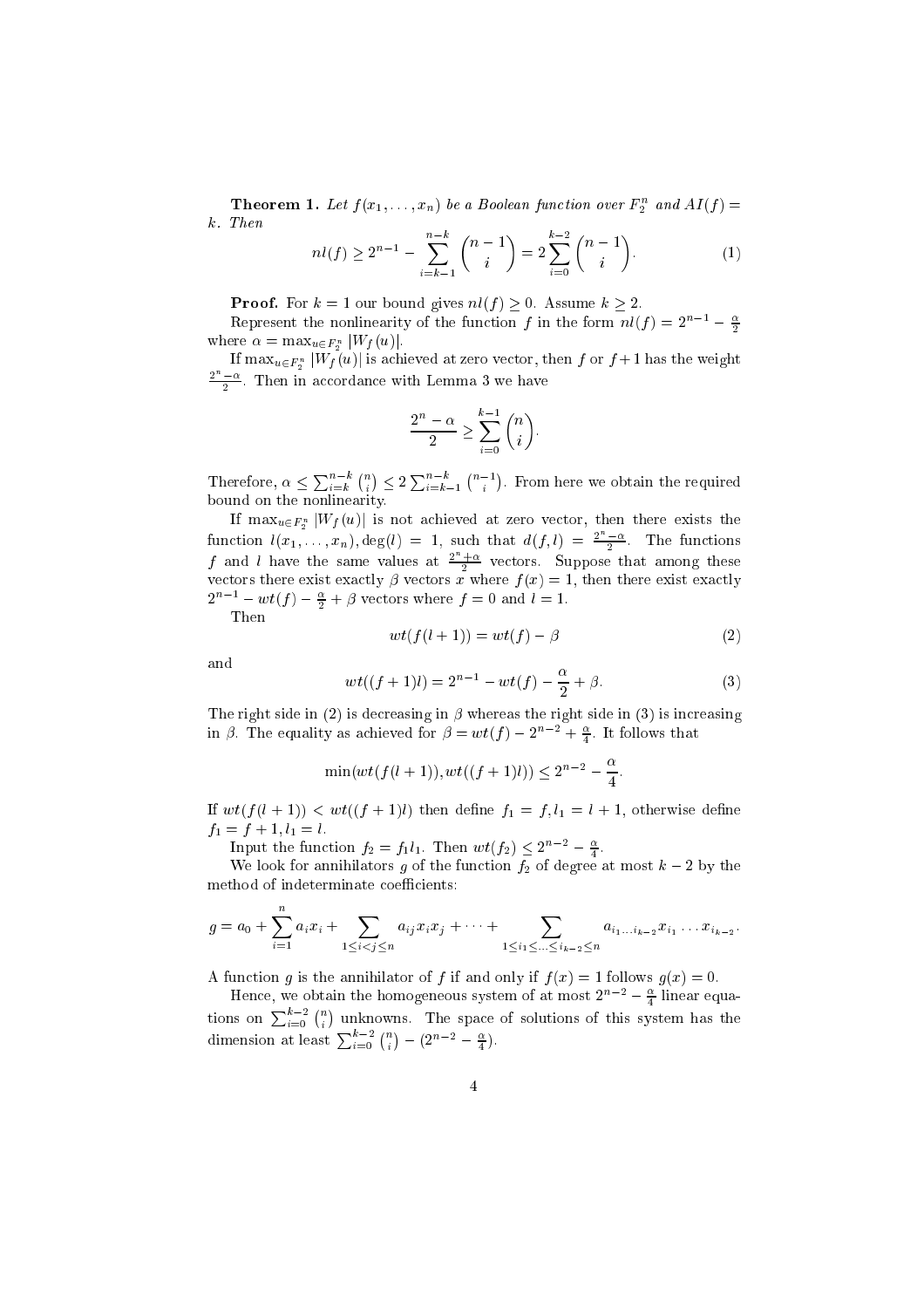degree at most  $k-2$  is  $\sum_{i=0}^{k-3} \binom{n-1}{i}$ . . .

If  $\sum_{i=0}^{k-2} {n \choose i} - (2^{n-2} - \frac{\alpha}{4}) > \sum_{i=0}^{k}$  $\sim$  $- (2^{n-2} - \frac{\alpha}{4}) > \sum_{i=0}^{k-3} {n-1 \choose i}$  $\sim$ the there exists the function  $f$  ,  $f$ degrade het in the father facts fall is the fact of the annihilator facts the annihilator of the annihilator f  $\sim$  $\sim$ 

It follows  $\sum_{i=0}^{k-2} {n \choose i} - (2^{n-2} - \frac{\alpha}{4}) \le \sum_{i=0}^{k-3} {n-1 \choose i},$  $- (2^{n-2} - \frac{\alpha}{4}) \leq \sum_{i=0}^{k-3} {n-1 \choose i}$ 

$$
\frac{\alpha}{4} \le 2^{n-2} - \frac{1}{2} \sum_{i=k-2}^{n-k+1} {n-1 \choose i} + 2^{n-2} - \left(2^{n-1} - \frac{1}{2} \sum_{i=k-1}^{n-k+1} {n \choose i} \right),
$$

 $\frac{-}{4} \leq \frac{-}{2}$  $\int_{0}^{n-k+1} f(n-1)$ i=k1  $\sim$   $\sim$ +  $(n-1)$ i 1 . . .  $\sum_{n=1}^{n-n+1} (n-1)$ i=k2  $\Delta$  $=$  $=$  $\sum_{n=1}^{n=n}$   $(n-1)$ i=k1 

Therefore,  $nl(f) \geq 2^{n-1} - \sum_{i=k-1}^{n-k}$  $(n-1)$ Corollary 1. If  $\alpha$  is a second and  $\alpha$  (f  $\alpha$ ) in  $\alpha$  $\lceil \frac{n}{2} \rceil$ −.

$$
nl(f) \ge 2^{n-1} - \binom{n-1}{\frac{n-1}{2}}.
$$
\n(4)

Note that in  $[4]$  it was constructed the function of odd number n of variables  $\cdots$  immunity the algebraic distribution  $\cdots$  $\lceil \frac{n}{2} \rceil$ and nonlinearity  $nl(f) = 2^{n-1} - \binom{n-1}{n-1}$  $-$ Corollary 1 laries that this fun
tion a
hieves our bound (4), i. e. among all functions with maximum possible algebraic immunity this function has the worst possible nonlinearity. The calculation of its nonlinearity in  $[4]$  is quite difficult and takes some pages. Now the lower bound for the function from [4] follows immediately from our Corollary 1. At the same time the upper bound for the nonlinearity of the function from  $[4]$  will follow from our Theorem 2 since this function is a particular case of our functions  $f_{n,k}$  appeared in the proof of our Theorem 2. Note also that in  $\begin{bmatrix} 3 \end{bmatrix}$  for the constructed there the function f with odd number n of variables and the algebrai immunity  $\lceil n \rceil$ the lower bound of nonlinearity  $nl(f) \geq 2^{n-1} - \binom{n-1}{n-1}$  that conit was proved . . bound in Corollary 1 for all fun
tions with su
h number of variables and su
h algebrai immunity.

 $\mathcal{C}$  is a corollary 2. If  $\mathcal{C}$  is a corollary  $\mathcal{C}$  is a corollary  $\mathcal{C}$  is a corollary  $\mathcal{C}$  is a corollary  $\mathcal{C}$  is a corollary  $\mathcal{C}$  is a corollary  $\mathcal{C}$  is a corollary  $\mathcal{C}$  is a corollary  $\lceil n \rceil$ 

$$
nl(f) \ge 2^{n-1} - \binom{n}{\frac{n}{2}}.
$$

Note that in  $[4]$  the bound of our Corollary 2 was proved for very narrow class of functions.

**Theorem 2.** The bound  $(1)$  in Theorem 1 is unimprovable for any n and any  $\kappa \leq |\tau|$ . Moreover, for any aamissible parameters n and  $\kappa$  there exists a balan
ed fun
tion that a
hieves this bound.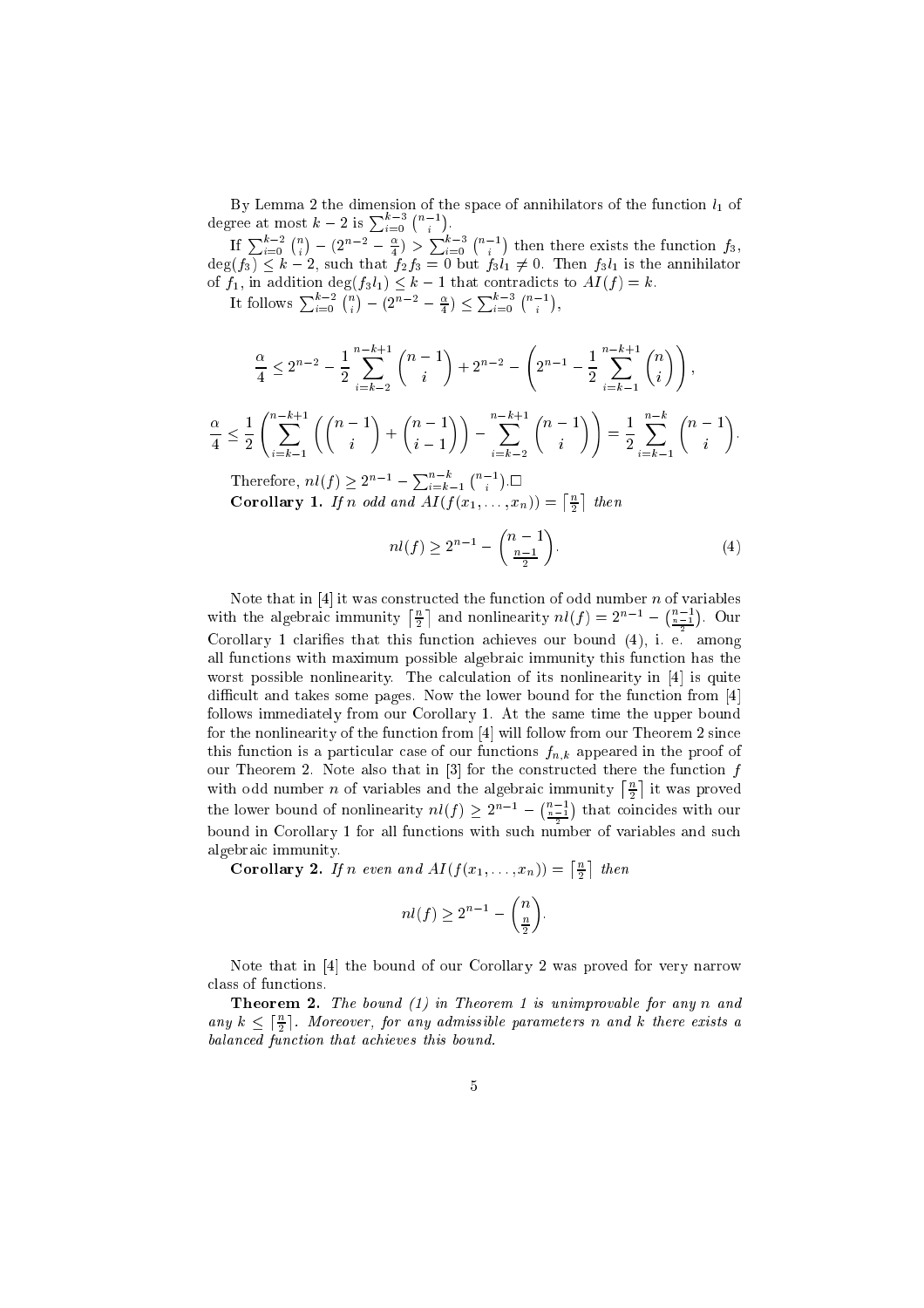Proof. Show that the bound (1) in Theorem 1 is unimprovable presenting for any n and any  $\kappa \leq |\frac{\pi}{2}|$  the balanced function  $f(x_1, \ldots, x_n)$  such that  $AI(f) = \kappa$ and  $nl(f) = 2^{n-1} - \sum_{i=k-1}^{n-k}$  $\binom{n-1}{i}$ . .

Define the function  $f_{n,k}$  by the next way:

$$
f_{n,k}(x_1,...,x_n) = \begin{cases} 0, & \text{if } wt(x_1,...,x_n) < k, \\ 1, & \text{if } wt(x_1,...,x_n) > n - k, \\ x_1, & \text{if } k \le wt(x_1,...,x_n) \le n - k. \end{cases}
$$

Now prove that for any *n* and any  $\kappa \leq |\frac{1}{2}|$  we have  $AI(j_{n,k}) = \kappa$  and  $nl(f_{n,k}) = 2^{n-1} - \sum_{i=k-1}^{n-k} {n-1 \choose i}$ .  $(n-1)$ . .

It is easy to see that f (x1  $\mu$  + 1)  $\mu$  is the f (x1  $\mu$  iii)  $\mu$  in the f (x1  $\mu$  )  $\mu$  $f_{n,k}$  is a self-dual function. Hence, the function  $f_{n,k}$  is a balanced function.

Since  $f_{n,k}$  is self-dual, in order to prove  $AI(f) \geq k$ , it is sufficient to prove that  $f_{n,k} + 1$  has not a nonzero annihilator of degree less than k.

Write the possible annihilator g of the function  $f+1$  of degree at most  $k-1$ by means of indeterminate coefficients:

$$
g = a_0 + \sum_{i=1}^n a_i x_i + \sum_{1 \leq i < j \leq n} a_{ij} x_i x_j + \dots + \sum_{1 \leq i_1 \leq \dots \leq i_{k-1} \leq n} a_{i_1 \dots i_{k-1}} x_{i_1 \dots x_{i_{k-1}}}
$$

The function g is the annihilator of  $f_{n,k} + 1$  if and only if  $f(x) + 1 = 1$  follows  $g(x) = 0$ . We obtain the system of homogeneous linear equations on the coefficients of the function  $g$ :

$$
g(x_1,\ldots,x_n)=0
$$

for all vectors x such that  $wt(x) \leq k - 1$ .

Since  $g(0,\ldots,0)=0$ , we have  $a_0=0$ . Since  $g(x)=0$  if  $wt(x)=1$ , we have  $a_i = a_0 = 0$ . Applying the induction on the weight of vectors we obtain that all coefficients of g are zeros, hence,  $g \equiv 0$ . Thus,  $AI(f_{n,k}) \geq k$ . At the same time it is easy to see that  $g(x_1, \ldots, x_n) = (x_1 + 1) \ldots (x_k + 1)$  is the annihilator of  $f_{n,k}$  of degree k. Therefore,  $AI(f_{n,k}) = k$ .

Calculate the Walsh coefficient of the function  $f_{n,k}$  at the vector  $(1,0,\ldots,0)$ using the self-duality of  $f_{n,k}$ :

$$
W_{f_{n,k}}(1,0,\ldots,0) = \sum_{(x_1,\ldots,x_n)\in F_2^n} (-1)^{f_{n,k}(x_1,\ldots,x_n)+x_1} =
$$
  

$$
= 2^n - 2wt(f_{n,k}(x_1,\ldots,x_n) + x_1) =
$$
  

$$
= 2^n - 2(wt(f_{n,k}(0,x_2,\ldots,x_n)) + wt(f_{n,k}(1,x_2\ldots,x_n) + 1)) =
$$
  

$$
= 2^n - 4wt(f_{n,k}(0,x_2,\ldots,x_n)) = 2^n - 4\sum_{i=n-k+1}^{n-1} {n-1 \choose i} = 2\sum_{i=k-1}^{n-k} {n-1 \choose i}
$$